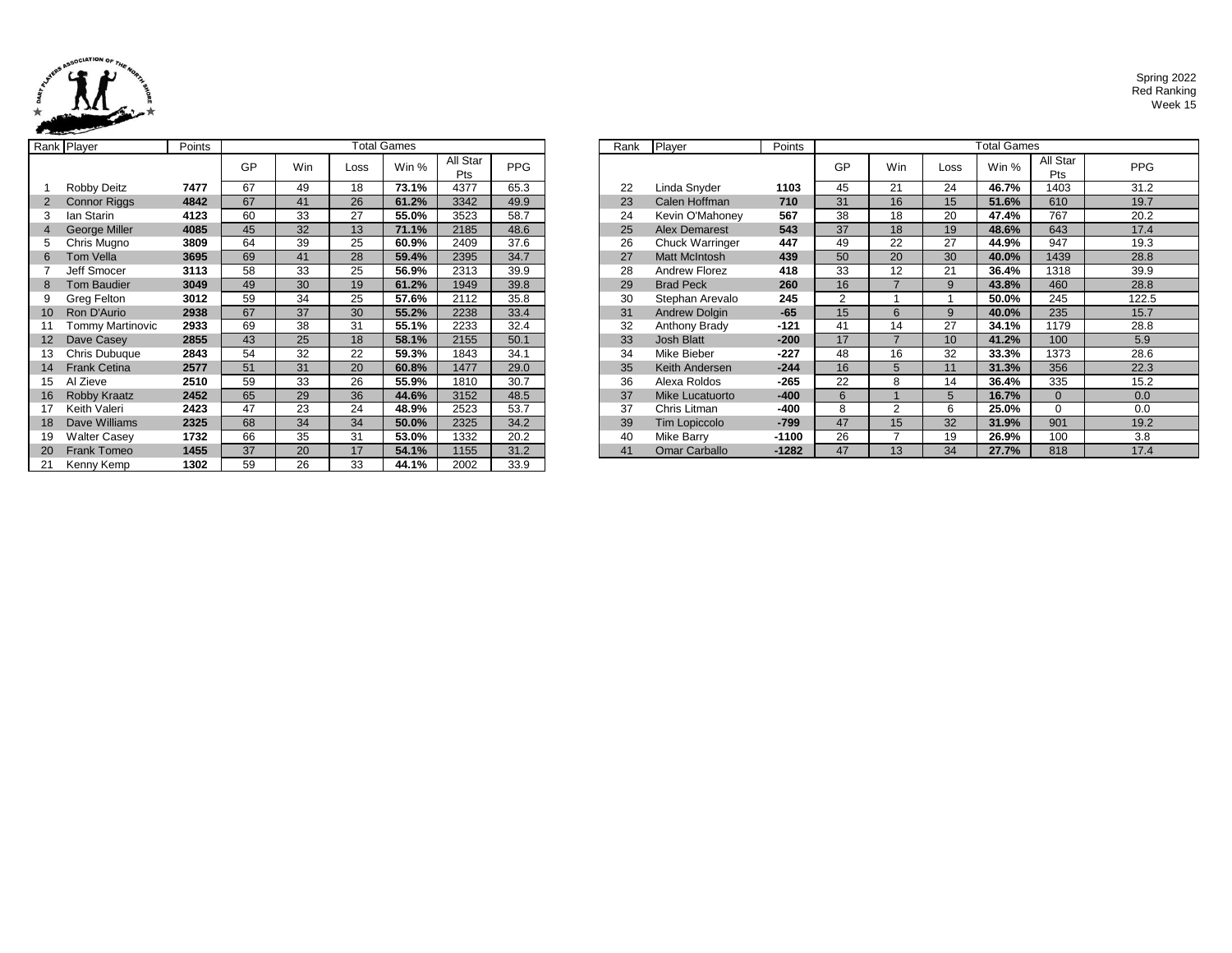

|                 |                         |                     | <u>401</u> |                | 301 D/I |              | <b>Single Cricket</b> |                | 501 D/I        |          | <b>Double Cricket</b> |                | 601 |          | <u>Total</u>             |    |     |
|-----------------|-------------------------|---------------------|------------|----------------|---------|--------------|-----------------------|----------------|----------------|----------|-----------------------|----------------|-----|----------|--------------------------|----|-----|
|                 | <b>Player</b>           | Team                |            |                | W       |              | W                     |                | <u>w</u>       |          | <u>w</u>              |                | W   |          | $\underline{\mathsf{w}}$ |    |     |
|                 | Robby Deitz             | Laurel 1            |            |                |         |              |                       |                | 15             |          | 21                    |                |     |          | 49                       | 18 | 73% |
| $\mathbf{2}$    | <b>George Miller</b>    | Laurel <sub>2</sub> | $\Omega$   | $\mathbf 0$    | 3       |              | 18                    | $\overline{4}$ | $\mathbf{0}$   |          |                       | 6              |     |          | 32                       | 13 | 71% |
|                 | Tom Baudier             | Laurel 1            |            | $\overline{2}$ | 10      |              |                       | 0              | b              | 6        | 6                     | $\sim$         | 6   |          | 30                       | 19 | 61% |
|                 | <b>Connor Riggs</b>     | Instant Replay 2    |            | $\mathbf 0$    | 0       |              |                       | 9              | 8              |          | 18                    | 11             |     |          | 41                       | 26 | 61% |
|                 | Chris Mugno             | Laurel <sub>2</sub> |            |                |         |              |                       | $\overline{2}$ | 12             |          | 15                    |                | 8   |          | 39                       | 25 | 61% |
| 6               | <b>Frank Cetina</b>     | Laurel <sub>2</sub> | $\Omega$   | $\mathbf{0}$   | 0       |              | $\mathbf{0}$          | $\mathbf{0}$   | 11             | 9        | 13                    | 9              |     | 2        | 31                       | 20 | 61% |
|                 | Tom Vella               | Instant Replay 2    |            | 0              | 9       | 6            |                       | $\mathbf 0$    | 17             | 8        | 5                     | 9              | 9   |          | 41                       | 28 | 59% |
| 8               | <b>Chris Dubuque</b>    | Laurel 1            | $\Omega$   | $\mathbf 0$    | 0       | $\Omega$     | 8                     | 12             |                | $\Omega$ | 18                    |                | 5   | 3        | 32                       | 22 | 59% |
|                 | Dave Casey              | J T Carringtons 2   |            |                |         |              |                       | $\mathbf 0$    |                |          |                       |                |     |          | 25                       | 18 | 58% |
| 10 <sup>1</sup> | <b>Greg Felton</b>      | Instant Replay 2    | $\Omega$   |                |         | 2            |                       | $\overline{4}$ | 13             |          | 13                    | 12             | 6   | 3        | 34                       | 25 | 58% |
|                 | Jeff Smocer             | J T Carringtons 2   |            |                |         |              |                       | 6              |                |          | -9                    |                |     |          | 33                       | 25 | 57% |
| 12 <sup>1</sup> | Al Zieve                | Laurel <sub>2</sub> | 8          | 9              | 15      | 8            |                       | 3              |                |          |                       |                |     | $\Omega$ | 33                       | 26 | 56% |
| 13              | Ron D'Aurio             | Main St             |            | 9              | 12      |              |                       |                | 0              |          |                       |                |     |          | 37                       | 30 | 55% |
| 14              | <b>Tommy Martinovic</b> | Instant Replay 1    |            | $\mathbf{0}$   | 13      |              | 3                     | $\mathbf{0}$   | 13             | 15       | 3                     | $\overline{5}$ | 5   |          | 38                       | 31 | 55% |
| 15              | lan Starin              | Main St             |            | $\Omega$       |         |              | 15                    | 6              | 2              |          | 13                    |                | 3   |          | 33                       | 27 | 55% |
| 16              | Frank Tomeo             | Laurel 2            |            | $\mathbf{0}$   |         | $\mathbf{0}$ |                       | 3              |                | 6        | 10                    | 6              | 3   |          | 20                       | 17 | 54% |
| 17              | <b>Walter Casey</b>     | J T Carringtons 2   |            | 0              |         |              |                       | 3              | 9              |          | 14                    | 14             | 3   |          | 35                       | 31 | 53% |
| 18              | Calen Hoffman           | Laurel 1            | $\Omega$   | $\mathbf{0}$   |         |              |                       | 6              |                |          |                       | 5              |     |          | 16                       | 15 | 52% |
| 19              | Dave Williams           | J T Carringtons 2   | 6          | $\overline{2}$ |         |              | 10                    | 6              | $\overline{2}$ | 8        | 11                    | $\mathbf{Q}$   | 4   |          | 34                       | 34 | 50% |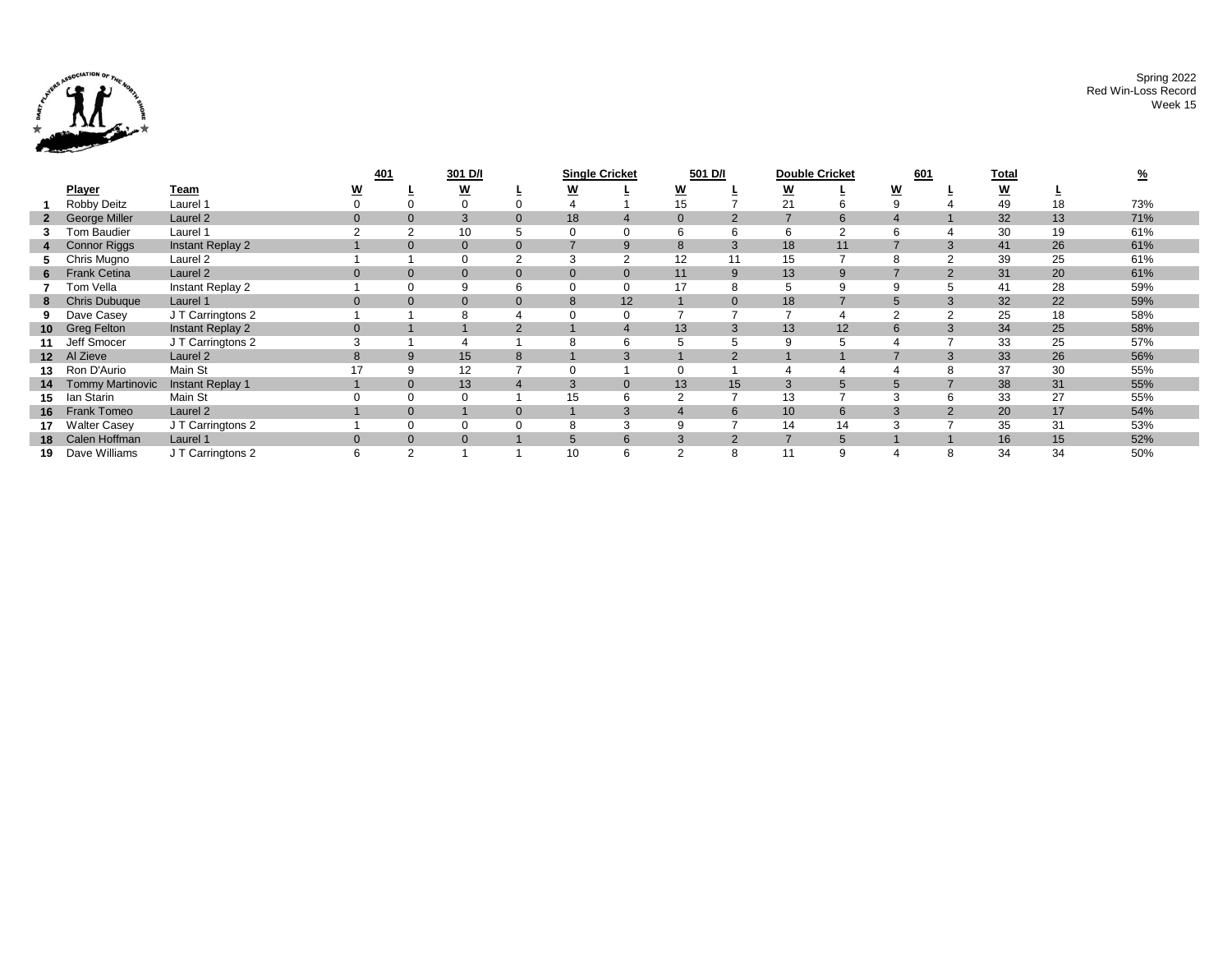

## **Instant Replay 1 Games Needed Instant Replay 2 Games Needed J T Carringtons 2 Games Needed**

Mike Bieber **Mike Bieber** Alex Demarest Qualified Alex Demarest Alex Demarest Alex Dualified Dave Williams Co-Captain Qualified Omar Carballo **Carballo** Cualified Anthony Brady <sub>Co-Captain</sub> Qualified Jeff Smocer Qualified Tommy Martinovic Qualified Tom Vella Qualified Dave Casey Qualified

Robby Kraatz **Cannov Connor Riggs** Connor Riggs Cualified Matt McIntosh Qualified Tim Lopiccolo Qualified Greg Felton Captain Qualified Walter Casey Captain Qualified Andrew Florez **Auch Constructs Cualified** Brad Peck **Constructs Constructs Constructs Cruz** Not Qualified Mike Lucatuorto **Co-Captain Not Qualified** Andrew Dolgin Not Qualified Oliver Berner Not Qualified Not Qualified

Stephan Arevalo Not Qualified Jim Felton Not Qualified Chris Litman Not Qualified

Alexa Roldos Qualified Al Zieve Captain Qualified Ian Starin Qualified Calen Hoffman Qualified Chris Mugno Qualified Kenny Kemp captain Qualified Chris Dubuque Qualified Chuck Warringer Qualified Ron D'Aurio Qualified Keith Valeri Co-Captain Qualified Frank Cetina Co-Captain Qualified Kevin O'Mahoney Qualified Linda Snyder **Gott Constructs Constructs Cualified** Frank Tomeo **Gualified** Qualified Josh Blatt Allen Cualified Robby Deitz **Canadic Constructs Constructs Ceorge Miller** Mualified Mike Barry and Qualified Tom Baudier Captain Qualified Larry Ketchum Not Qualified Christian Maguire Not Qualified

Keith Andersen Co-Captain Not Qualified

# **Laurel 1 Games Needed Laurel 2 Games Needed Main St Games Needed**

Chris Broderick Not Qualified

Spring 2022 Red Qualification Week 15